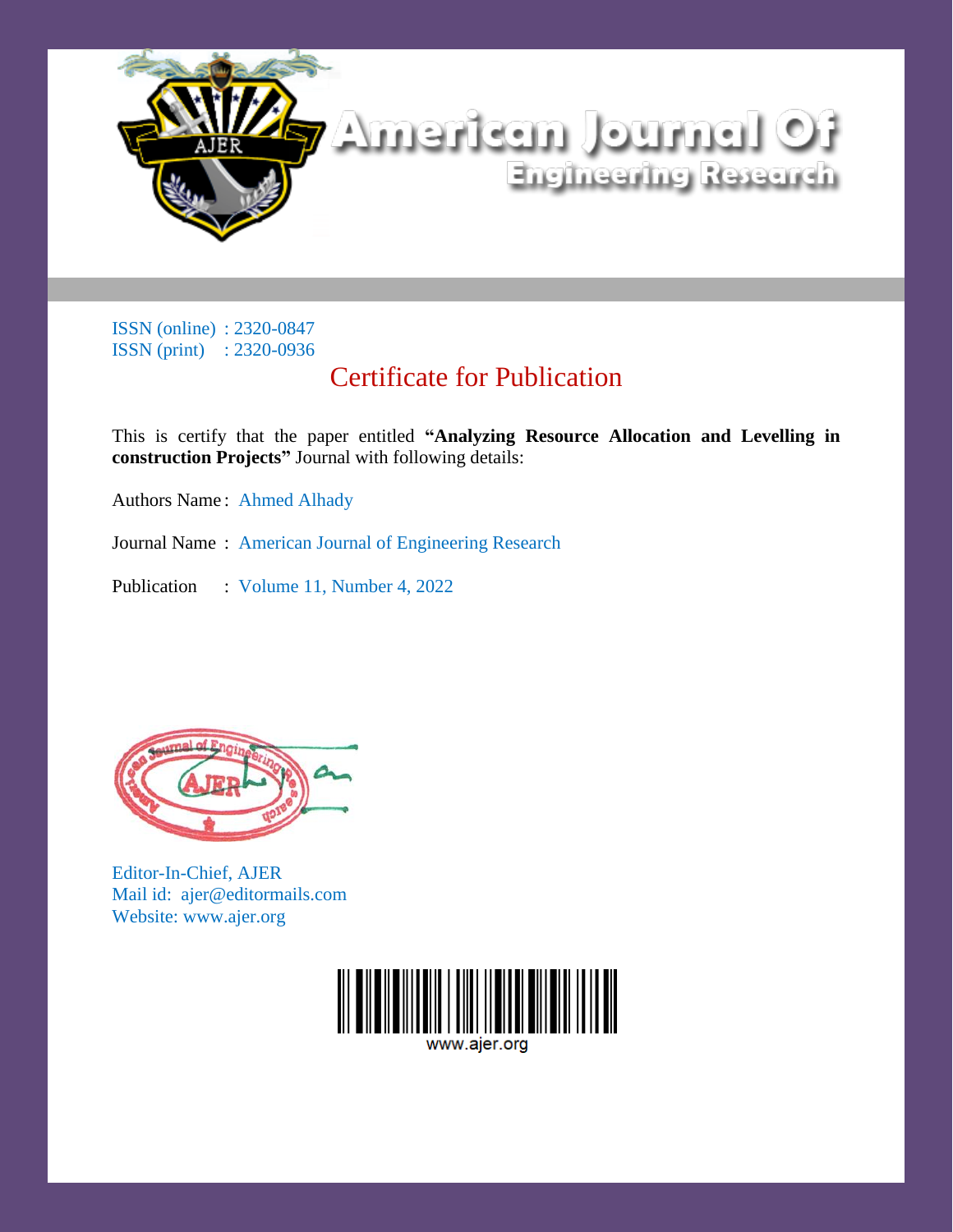

## Certificate for Publication

This is certify that the paper entitled **"Analyzing Resource Allocation and Levelling in construction Projects"** Journal with following details:

Authors Name : Shahir Ashraf

Journal Name : American Journal of Engineering Research

Publication : Volume 11, Number 4, 2022



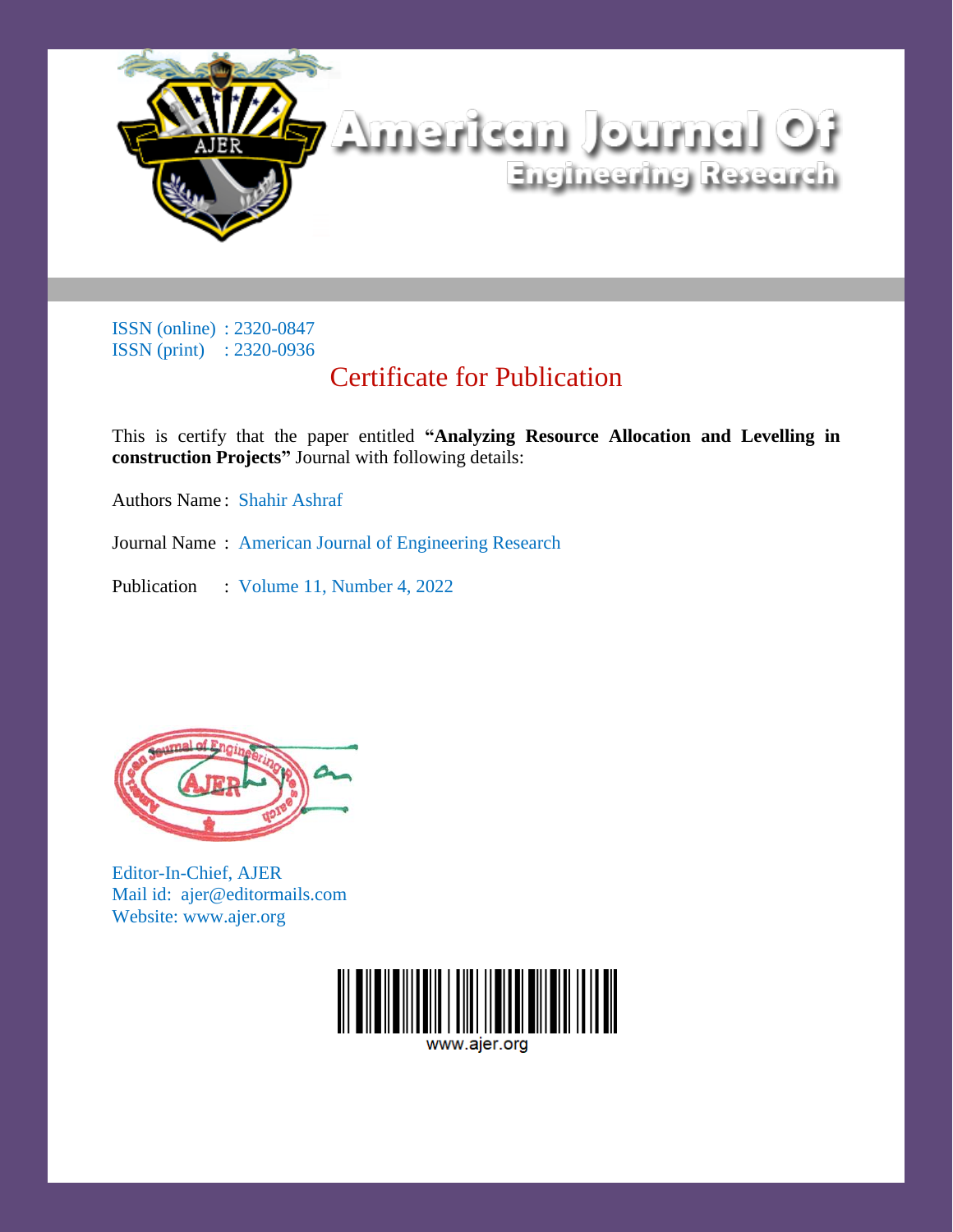

## Certificate for Publication

This is certify that the paper entitled **"Analyzing Resource Allocation and Levelling in construction Projects"** Journal with following details:

Authors Name : Mohamed Eizeldin

Journal Name : American Journal of Engineering Research

Publication : Volume 11, Number 4, 2022